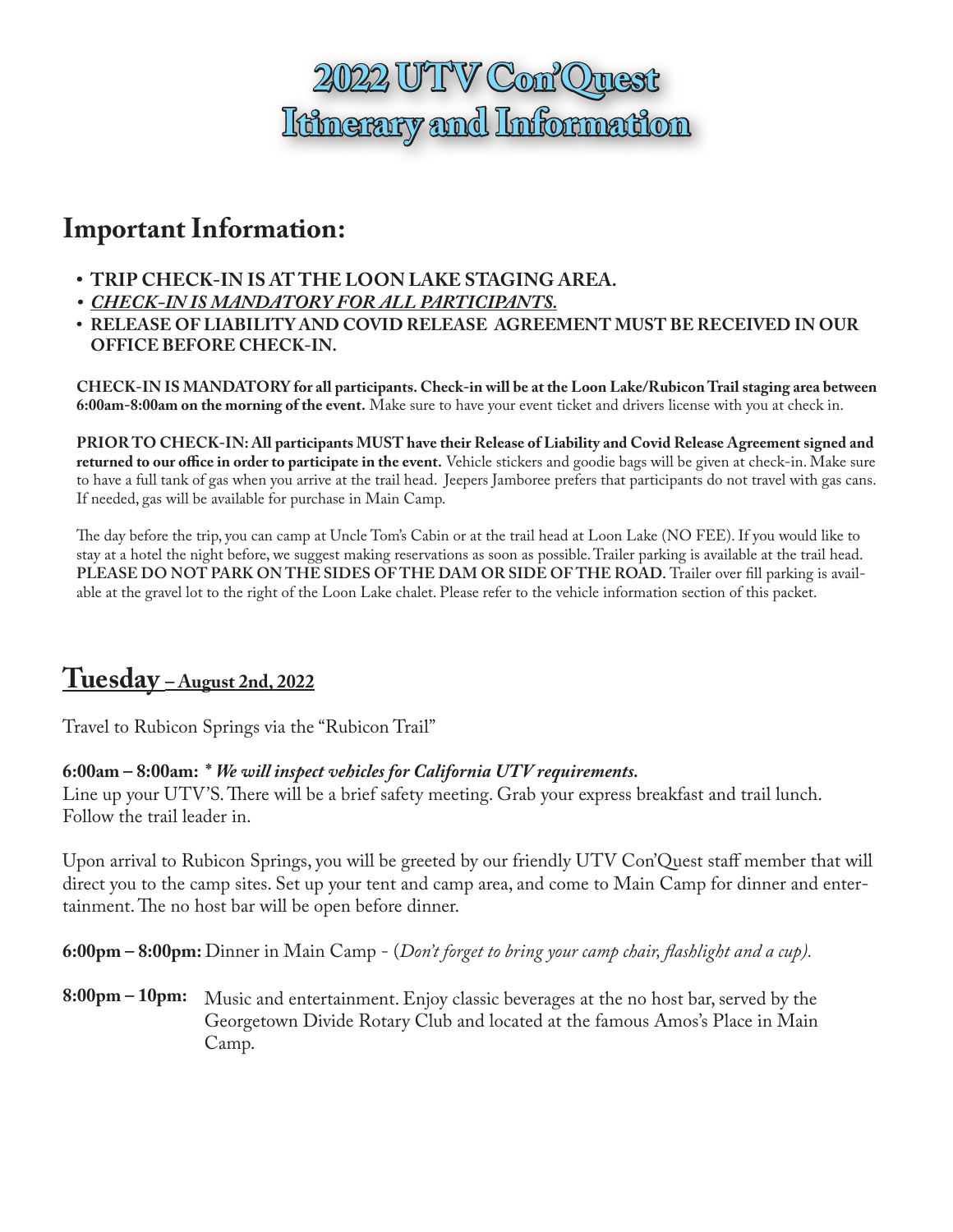### **Wednesday – August 3rd, 2022**

**7:30am-9:00am:** Hot Breakfast served in Main Camp.

**12pm:** Lunch will be served at Sourdough Hill. Bring your camera/phone to take pictures of the breath taking views.

6:00pm-8:00pm: Dinner in Main Camp. (*Don't forget your camp chair, flashlight and a cup*).

**8:00pm-12:00am:** Music and entertainment. Enjoy classic beverages at the no host bar, served by the Georgetown Divide Rotary Club and located at the famous Amos's Place in Main Camp.

## **Thursday – August 4th, 2022**

**7:00am-9:00am:** : Hot breakfast in Main Camp. Pack up your camp.

#### *\*Please make sure you pack out everything you packed in!*

**8:00am: \*Drivers meeting at 8:00am at the picnic tables in Main Camp.**

**12:00pm - N/A: Trail lunch served at Loon Lake staging area and served by the Native Sons.**

#### **\*ALL TIMES ARE SUBJECT TO CHANGE** *\* NO PETS – NO EXCEPTIONS!*

Please make sure you pack out everything you packed in (including water floaties!). There are dumpster, recycle bins, and an air station at the end of the trail.

### **PACK IT IN- PACK IT OUT**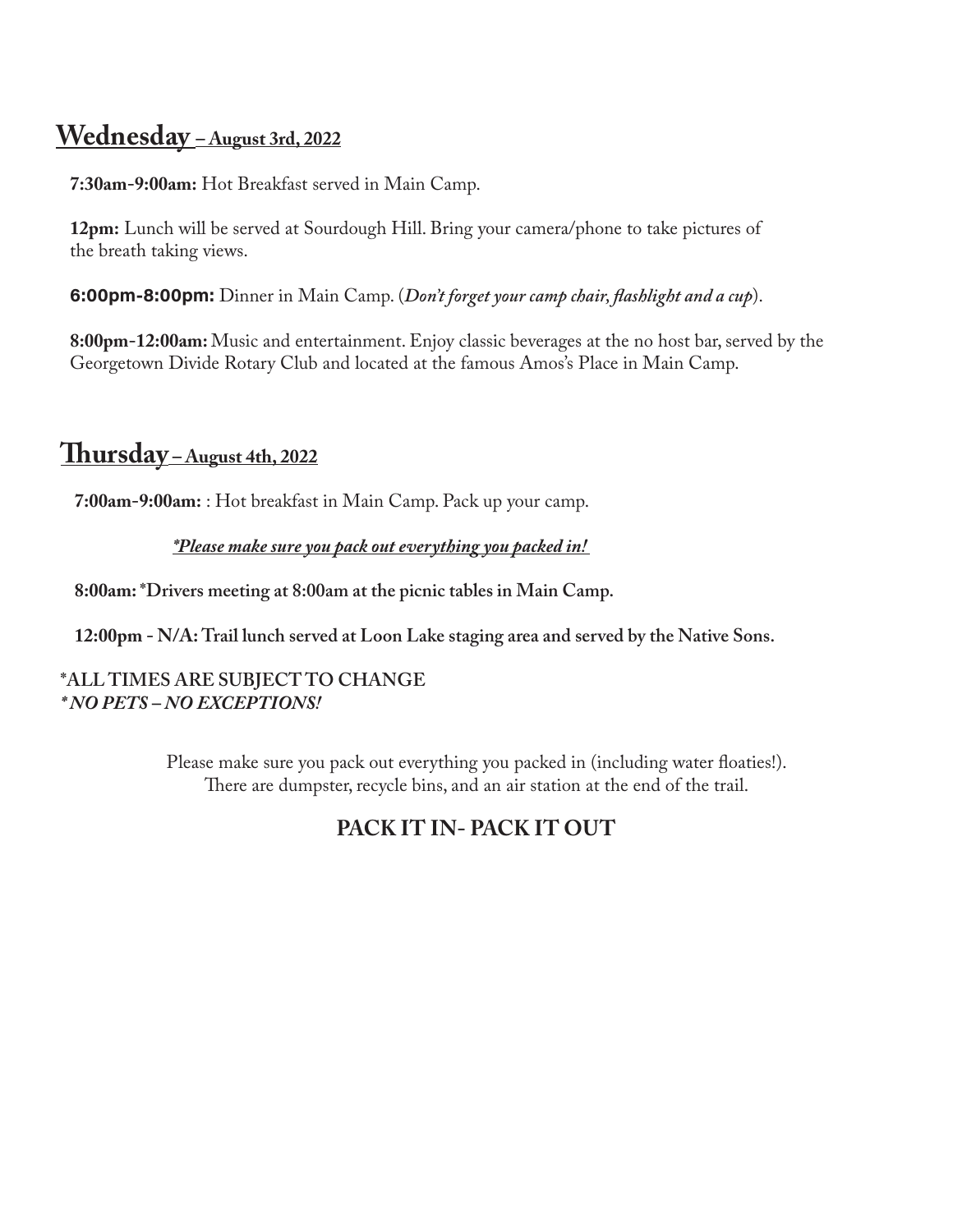# **Vehicle Requirements and Information**

#### **DRINKING AND DRIVING IS NOT ALLOWED AND IS AGAINST THE LAW - INFRACTIONS WILL BE CITED -**

#### **NO OFF-ROAD TRAILERS, NO EXCEPTIONS**

#### **Vehicle Requirements:**

- **• All UTV's must be registered for the event.**
- **• All UTV's must have valid insurance.**
- **• All UTV's must be green stickered.**
- **• UTV's must be a 2000 or newer.**
- **• UTV's must have 30" tires or bigger off road tires.**
- **• All UTV's must have skid plates, tow hooks, and a fire extinguisher.**
- **• Seat Belts for all passengers.**
- **• All occupants must wear helmets.**
- **• All UTV's must have a spark arrester.**

#### **Pre-departure Check List**

#### F **Gas – Make sure to have a full tank of gas when you arrive at the trail head.**

- $\Box$  Tires On side by sides, tires take a lot of abuse on rough terrain while carrying a heavy load. Before you load up and take off, check all your tires for signs of wear.
- $\Box$  Battery Examine your battery, look for corrosion and rust on the posts. Corrosion and rust are signs you should replace your battery.
- $\perp$  Fluids Check your oil and coolant.
- F Filters Air filters keep dust and other particulates out of the engine. You should check them regularly to make sure they're not too encrusted with dirt. Clean the intake area to make sure loose dirt isn't falling into the engine, and change air filters every 6 months or so. Keep an eye on the oil and fuel filters and make sure they are changed yearly.
- F Radiator cap, spark plugs, and electrical Check these regularly. Make sure there are no loose wires.

F CVT Drive Belt and Clutch Components - One component that takes the most stress and punishment is the CVT drive belt. The CVT drive belt is used to deliver the power from the motor to the transmission on almost every UTV on the market. It really takes abuse under hard driving conditions, heavy loads or even when modifications are made such as increasing tire size. If you've ever been driving and caught the smell of burning rubber, there's a good chance that your belt has been slipping and its integrity has been compromised. You'll want to check for any rips, tears, cracks and shiny hot spots on either side, and honestly it's not a bad idea to do this after every trip. If the belt shows any of the described signs or heat damage, you'll want to replace it immediately. It can break when you least expect it and potentially do damage to other components like transmission seals when it lets go.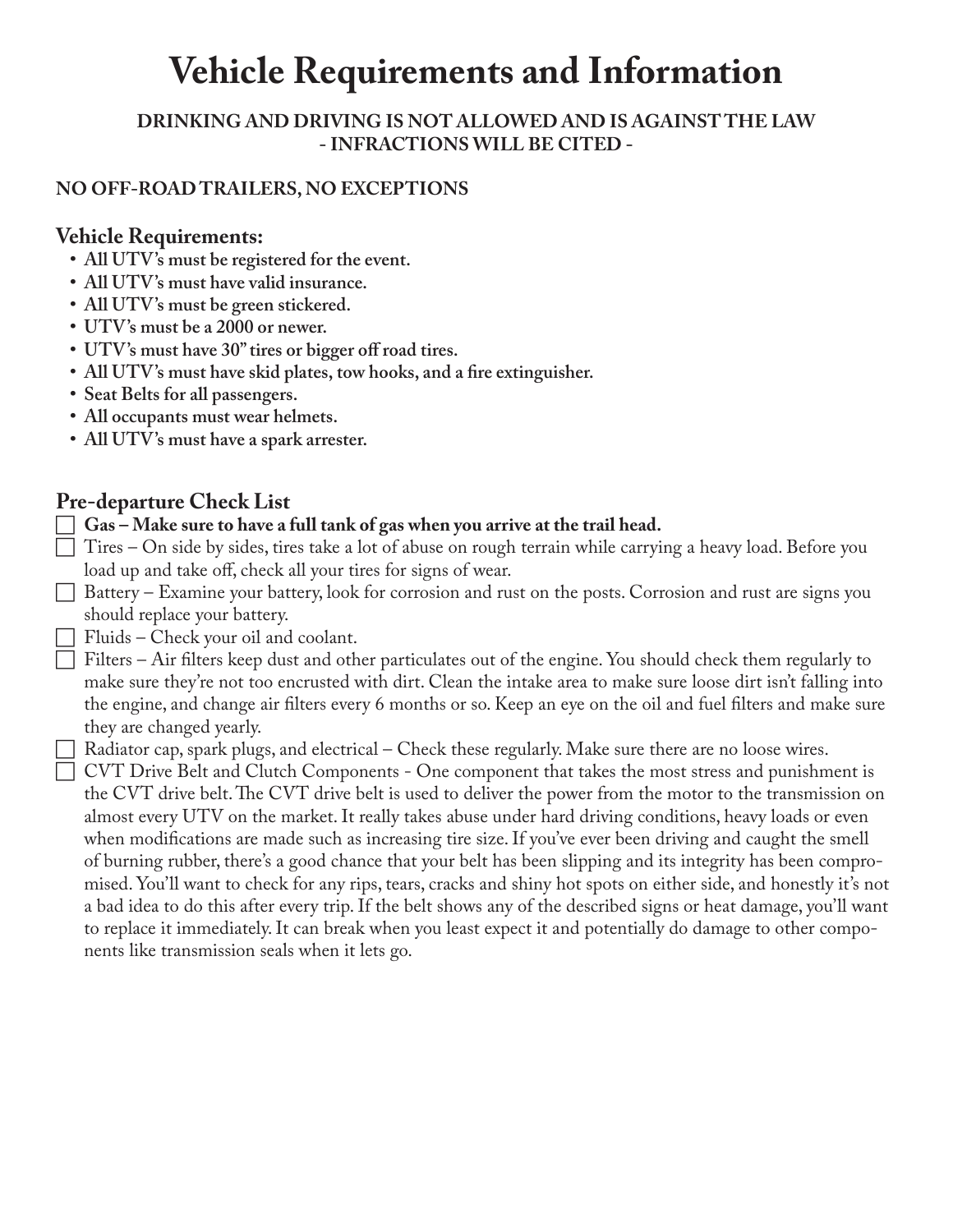# **ACCOMODATIONS AND PARKING**

## **HOTELS**

**Rock Creek Inn** - Georgetown CA 530-333-4359

**American River Inn** - Georgetown CA 530-333-4499

**Georgetown Hotel & Saloon** - Georgetown CA 530-333-4428

**Best Western Stage Coach Inn** - Pollock Pines CA 530-644-2029

**Best Western Placerville Inn** - Placerville CA 800-780-7234 530-622-9100

**Historic Cary House** - Placerville CA 530-622-4271

## **CAMPING**

**Uncle Tom's Cabin:** (no fee) Off Wentworth Springs Rd.17 miles out of Georgetown on the way to the Rubicon Trail.

**Ice House Resort:** Located off of Ice House Road and close to the trail head. 530-293-3321

**Camp Lotus**: Located 13 miles from Georgetown. 530-622-8672

**Placerville KOA**: Off HWY 50 in Placerville, CA. 530-676-2267

## **TRAILER PARKING**

**Loon Lake Staging Area** (beginning of the trail) – Park at the bottom of the dam. **PLEASE DO NOT PARK ON THE SIDES OF THE DAM OR SIDE OF THE ROAD.** No fee parking.

**Loon Lake Chalet –** Park in the gravel lot to the right of the Chalet. No fee parking.